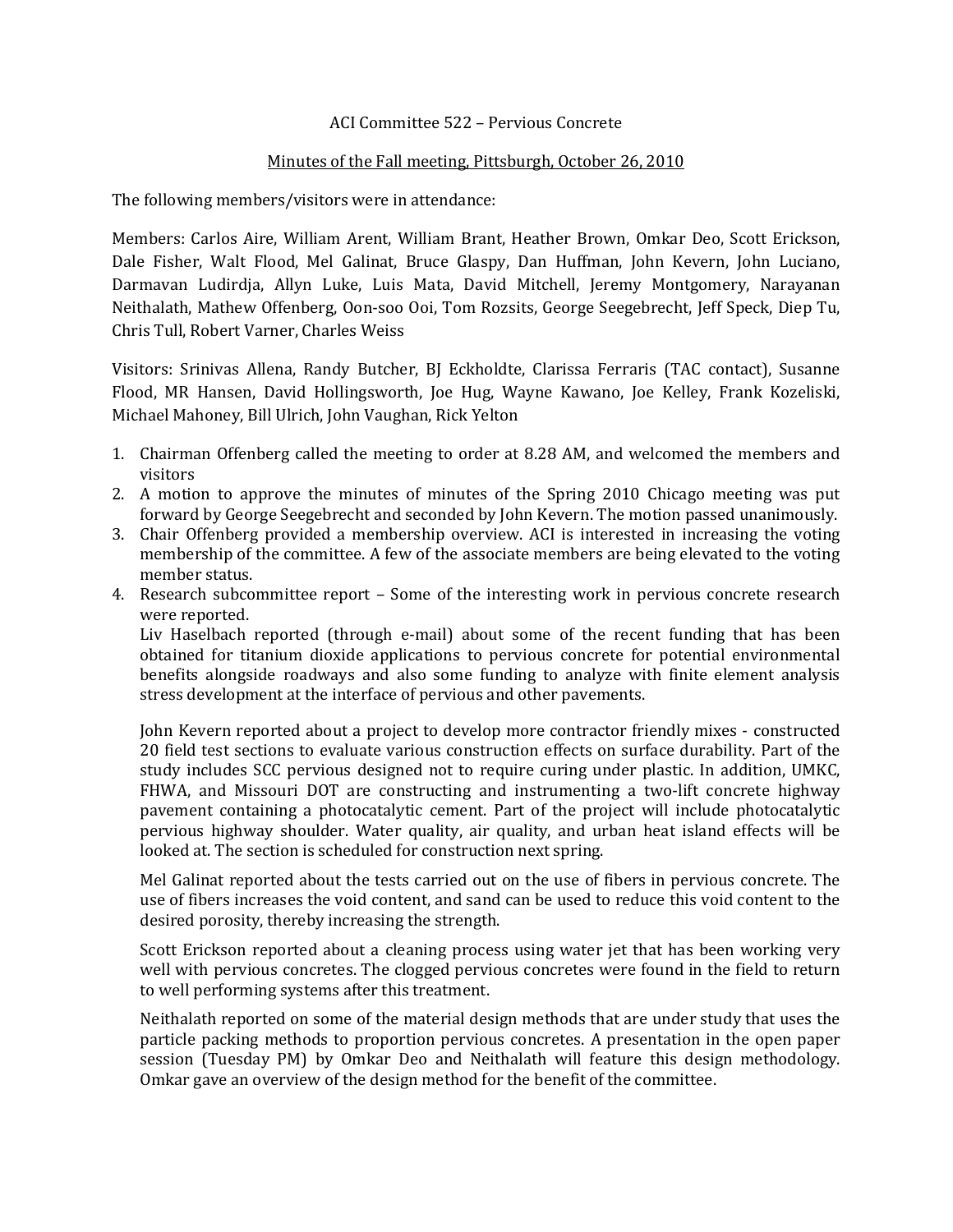- 5. SP Review Dr. Heather Brown provided an update on the SP to be published as part of the two-part session on leading edge of pervious concrete. Currently, papers are expected to be received during May of 2011 for publication of the SP before the Fall 2011 convention.
- 6. Neithalath provided an overview of the upcoming technical session that is planned for Dallas convention in 2012. Since ASTM will have a pervious concrete symposium in December 2011, it is felt that a session in Fall 2012 would be appropriate. The session(s) will focus on Material Design, Performance, and test methods so as to incorporate a broad spectrum of the advances in pervious concretes. The papers will be invited from authors ahead of time so that a SP can be brought out during the convention in which the session is planned itself.
- 7. Core thickness task group Mr. Chris Tull and Bruce Glaspy provided an update on the core thickness task group. The issue is with core thickness of pervious concretes on open-graded subbases. Mr Tull agreed to provide a recommendation on specifying core thickness measurement to the 522.1 task group by 1/1/11.
- 8. 522 R revision report John Kevern is leading the task group for the revision of 522 R, which is slated to be released sometime in 2013/2014. He has 3 members volunteered for the committee already and was looking for a few more. Chair Offenberg requested the interested members to get in touch with John Kevern. Five more members of the committee joined as members in this task group. The members of this task group are Kevern, Tull, Glaspy, Mata, Neithalath, Rozsits, Erickson, Flood, Brown, and Arent.
- 9. Standard details Mr. Diep Tu presented on some of the modifications to standard details. There were discussions on the curb and drain related issues with pervious concrete parking lots. The recommendations made during the discussions in the committee will be incorporated by Mr. Tu in the standard details to be posted on the committee website by 11/30/10.
- 10. 522.1 Specification Revision Matt Offenberg reported on the revision of the pervious concrete specification 522.1.
- 11. Coordinating committee reports
	- a) 330 Robert Varner reported that the committee is updating the 330.1 specification and still working on the first version of the guide for designing industrial pavements.
	- b) 130 Dan Huffman reported on the activities of committee 130 –Sustainability as well as NRMCA's pervious promotion subcommittee. It is anticipated that the federal guidelines on maintaining the temperature in constructed parking lots would facilitate the promotion of pervious concretes. The NRMCA promotion sub-committee met during Concrete works in Nashville. Low impact design and the importance of pervious concrete in LID was discussed.
	- c) NRMCA pervious contractor certification There were discussions as to the updated certification program. The text has been significantly revised, along with the training materials. The NRMCA committee recommends to ACI 522 to remove the wording in 522.1 to accept 5 technicians as qualified to place pervious without supervision.
	- d) ASTM Matt Offenberg reported about the ASTM standards that are in development. The standard on hardened voids content and density has a draft that has been published. The flexural test task group has not been active, and Chair asked if anyone is interested in leading the task group. Bruce Glaspy is interested and will head up the activities of the flexural test standard activities. Heather Brown reported that ASTM is organizing a pervious concrete session in Tampa in December 2011 as part of ASTM meeting. They have received only 2 abstracts, but the abstract deadline is sometime in spring. ACI 522 members are requested to submit abstracts to this session if they have interesting results on standards and standard test methods.